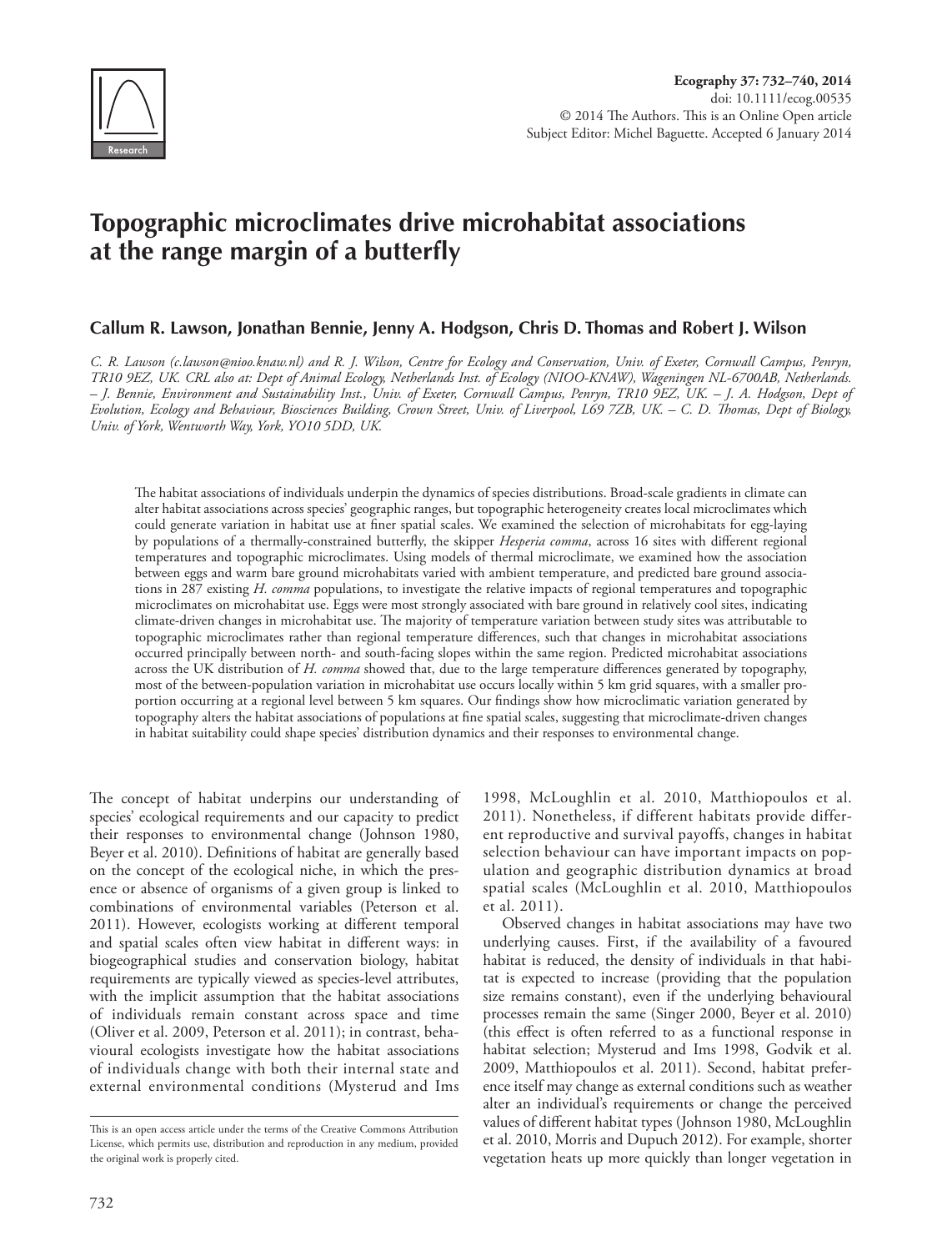direct sunlight, providing microclimates that are warmer than ambient temperatures (Suggitt et al. 2011); consequently, individuals exposed to cooler-than-optimal ambient conditions can achieve their thermal requirements by seeking shorter vegetation, but may show reduced association with short vegetation, and/or an increased association with longer vegetation, under warmer ambient temperatures (Thomas et al. 1999, Angilletta 2009). Climate-dependent microhabitat use has been demonstrated empirically in several species: for instance, bark crevice use by arthropods (Prinzing 2005), nest orientation in tree pipits *Anthus trivialis* (Burton 2006), the height of vegetation selected by larvae of the butterfly *Parnassius apollo* (Ashton et al. 2009), and the relative use of sunny versus shaded habitats by wood turtles *Glyptemys insculpta* (Dubois et al. 2009) all vary with ambient temperature (see Angilletta 2009 for further examples). Developing an understanding of such climate-driven changes in habitat use could improve predictions of species' occupancy patterns and responses to environmental change ('how much suitable habitat is or will be available for species X?') and the design of conservation management strategies ('which microhabitats should be provided for species X?') (Thomas et al. 1999, Oliver et al. 2009, McLoughlin et al. 2010).

By altering behaviour, climate can generate changes in population-level patterns of microhabitat use, particularly in ectothermic animals. In the UK, threatened invertebrate species are disproportionately associated with warm, early successional microclimates (Thomas 2005): for instance, decreased association with short vegetation has been observed in the silver-spotted skipper *Hesperia comma* during a warmer summer compared with a cooler summer (Davies et al. 2006), and in larvae of the Adonis blue *Polyommatus bellargus* in summer compared with spring (Roy and Thomas 2003). In addition to these temporal temperature changes, spatial gradients in climate can also generate changes in habitat use among populations. Oliver et al. (2009) studied the habitat associations of 41 butterfly species at their northern (poleward) range margins; in 29 of these species, the proportion of individuals associated with the species' 'favoured' habitat type increased in populations that were closer to their climatic range limits, indicating a narrower range of habitat associations in less climatically suitable sites. Existing work thus supports the idea that broad-scale spatial patterns in climate, such as latitudinal gradients in temperature, can alter habitat use between geographic regions (Thomas et al. 1999, Vázquez and Stevens 2004), although the number of studies investigating interactions between climate and population-level habitat use remains small (Oliver et al. 2009).

The ambient temperatures experienced by individuals depend not only on regional climate, but also on microclimates created by landscape topographic structure (Bennie et al. 2008). In the northern hemisphere south-facing slopes receive more insolation than north-facing slopes, and the temperature difference between two hillsides of different aspects can exceed 15°C on sunny days (equivalent to several times the rise in global temperatures predicted over the next century, or the difference in mean temperature of two locations several hundred km apart; Bennie et al. 2008). Topographic microclimates could thus have considerable effects on population-level habitat associations, but practical difficulties make their effects difficult to quantify. First, data is needed at spatial resolutions fine enough to assess the distribution of individuals, yet from sufficiently large spatial extents to capture regional climate patterns (Wiens 1989). Second, the limited spatial resolution of conventional climate models makes the impacts of topography on ambient temperatures difficult to quantify (Potter et al. 2013). Third, habitat associations must be studied in a sufficiently large number of populations to differentiate between the impacts of climate and habitat availability on habitat use, a step which is essential to ensure the generality of conclusions (Beyer et al. 2010, Matthiopoulos et al. 2011).

Here, we examine how microclimate influences the egg-laying microhabitat associations of a thermallyconstrained butterfly, the silver-spotted skipper *Hesperia comma* (Hesperiidae). We couple fine-scale models of thermal microclimate (Bennie et al. 2008, 2013) with mixed effects models of habitat association (Hebblewhite and Merrill 2008, Duchesne et al. 2010, Matthiopoulos et al. 2011) to assess how microhabitat use varies between 16 populations exposed to different temperatures. We quantify the effects of temperature on egg-laying microhabitat associations whilst controlling for habitat availability effects, and use our models to predict microhabitat use across the UK distribution of *H. comma*, to assess how regional climate and topographic microclimates combine to influence the spatial scale at which habitat associations vary.

# **Material and methods**

#### **Study species**

The study took place in the UK, where *H. comma* reaches the north-western limit of its range. The UK distribution of *H. comma* is strongly constrained by both habitat and temperature: eggs are laid on a single host plant species, sheep's fescue grass *Festuca ovina*, which is found in heavily-grazed fragments of calcareous grassland (Thomas et al. 1986), and adult activity levels and egg-laying rates increase with ambient temperature (Davies et al. 2006). Because of the thermal requirements for egg-laying and/or thermal impacts on egg development, eggs are generally laid on host plants next to patches of bare ground, which heat up more than the surrounding vegetation in direct sunlight (Thomas et al. 1986, Davies et al. 2006).

Between 1982 and 2009, warming summer temperatures and increased availability of short-sward grassland have facilitated a range expansion of *H. comma* in the UK, from fewer than 70 populations in 1982 to over 300 populations by 2009 (Thomas et al. 1986, Lawson et al. 2012, 2013). The dynamics of range expansion have been linked to topographic microclimates, with populations more likely to be established (Thomas et al. 2001, Bennie et al. 2013) and less likely to suffer extinction (Lawson et al. 2012) on warmer south-facing slopes. A comparison of the microhabitats selected for egg-laying between two time periods (1982 and 2001/2002) within a single site indicated a weakened association with bare ground cover in the second (warmer) period (Davies et al. 2006), consistent with a climate-driven change in microhabitat use, although this study did not account for changes in habitat availability.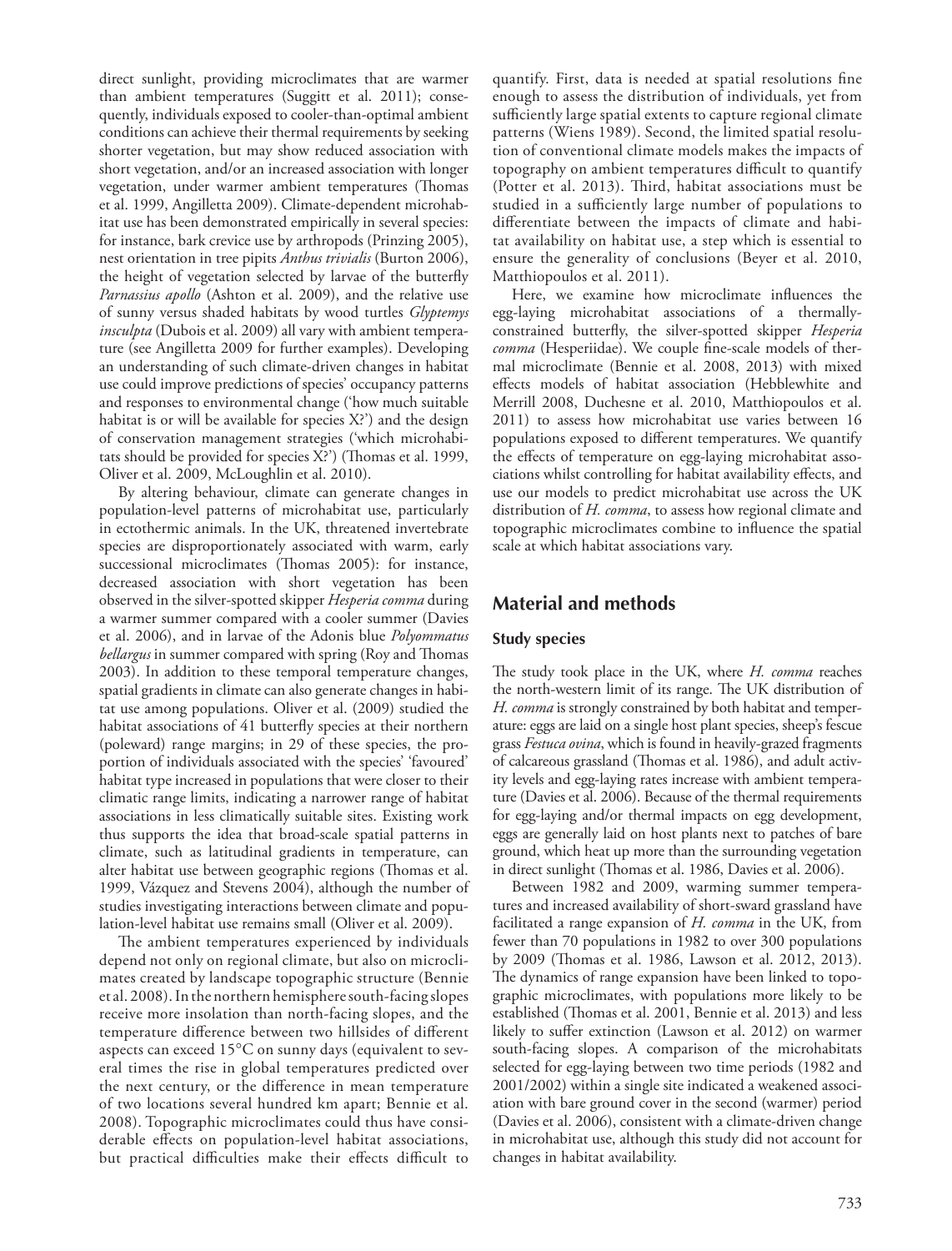### **Sampling design**

The selection of sites for egg-laying was sampled in 16 *H. comma* populations in 2010 (Fig. 1a, b). Sites were chosen to represent a range of aspects across a geographical extent that encompassed most of the existing *H. comma* populations in Britain (Fig. 1a, b; Lawson et al. 2012). Sampling took place between 26 August and 30 September 2010 at the end of the *H. comma* flight season, at which point the vast majority of eggs for that year would have been laid (*H. comma* is univoltine in the UK, and overwinters as an egg; Thomas et al. 1986).

At each site,  $25 \times 25$  cm quadrats were sampled for the presence of *H. comma* eggs (Fig. 1c, d). Because egg densities were low, a combined presence-only and random sampling design was adopted, necessary to obtain a sufficient number of presences for model-fitting (i.e. we employed a case-control design in which controls were sampled for presences or absences; Manly et al. 2002). On 'presence-only' transects, we searched for eggs across a 1 m search zone, and took quadrats wherever eggs were found. On 'random' transects, stratified samples of five quadrats, each 1 m apart, were taken at regular intervals (usually 20 m; Fig 1d). All presence-only quadrats contained eggs, but some quadrats on random transects also contained eggs, and were counted as presences. Therefore, there are two types of quadrat at each site: with and without eggs (present and absent). We chose to analyse egg presence/absence rather than egg abundance,

because female *H. comma* will often lay more than one egg on the same plant (Lawson unpubl.) such that the presence of each egg cannot be treated as an independent event; 97% of quadrats contained one egg or less, so this decision is unlikely to have substantially influenced our conclusions.

#### **Variables**

Three types of data were recorded in each quadrat: 1) whether eggs were present; 2) the percentage cover of bare ground; and 3) the percentage cover of the host plant, *F. ovina.* Percentage cover measurements were estimated by eye to the nearest percent, using quadrats with 25 (four percent) subdivisions. Three site-level variables were calculated: vegetation surface temperature, estimated using a microclimate model (see below); and two habitat availability variables, mean percentage bare ground cover and mean percentage host plant cover across each site, calculated based on data from random quadrats (following Matthiopoulos et al. 2011).

Site-level temperatures were modelled using a  $5 \times 5$  m resolution model of grassland surface microclimate (Bennie et al. 2008, 2013). The model combines information on topography, radiation balance, and wind speed to estimate the number of hours in which sward temperatures exceed 25°C (the thermal threshold for egg-laying; Davies et al. 2006) over the August flight period, during which time the vast majority of *H. comma* egg-laying takes place (Thomas et al.



Figure 1. Study sampling design. Sites were chosen to span the extent of *H. comma*'s distribution in Britain (a). We surveyed populations from a range of large-scale climates (black circles indicate surveyed areas) with mean August maximum daily temperatures generally cooler in the north-western and coastal areas (lighter grid squares indicate warmer temperatures, based on mean daily maximum temperature in 2010 for each 5 km square). We also chose populations from a range of aspects, to include topographic variation in temperature; (c) shows two populations sampled from a warm south-easterly facing slope and a cooler north-westerly facing slope (lighter greys indicate warmer microclimates). These topography-generated microclimate effects were incorporated in our models of vegetation surface temperatures (Material and methods). Within each site (d), we sampled quadrats containing *H. comma* eggs using a transect-based search method (solid squares), and randomly across the site using stratified sampling (open squares; Material and methods). Within each quadrat, we recorded the percentage cover of bare ground and the host plant *F. ovina*.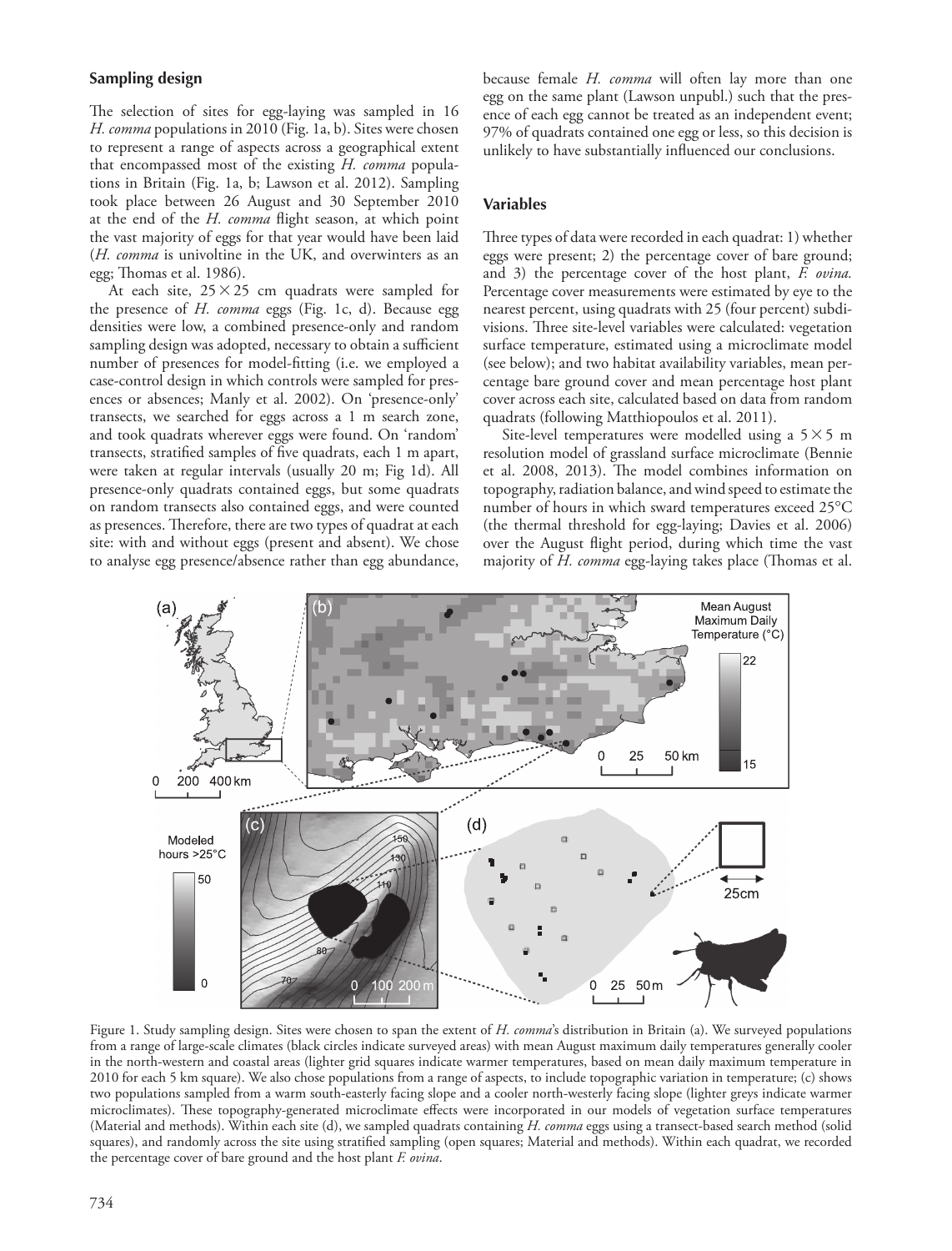1986). Predictions from the microclimate model have been empirically validated using ground-truthed data in a previous study (Bennie et al. 2008); a description of the empirical validation procedures is given in Appendix B. Modelled temperatures thus reflect the combined effects of regional climate (Fig. 1b) and microclimates generated by topography, with south-facing slopes being warmer than north-facing slopes (Fig. 1c; full details in Bennie et al. 2008). Sampled sites were digitized as polygons in ArcMap 9.3 (ESRI 2009; Fig. 1c). The mean number of hours exceeding 25°C during the August flight period was calculated for each polygon in 2010, using hourly climate data from the UK MET office (Perry and Hollis 2005) and a  $5 \times 5$  m resolution Digital Elevation Model (Intermap Technologies 2011) as inputs. Therefore, although thermal microclimate was modelled at a  $5 \times 5$  m resolution, the temperature values used in the analysis were spatially averaged across each habitat patch to give a measure of site-level temperature.

The relative contributions of regional climate and topographic microclimate to variation in temperatures between our study populations were assessed using hierarchical partitioning (Mac Nally and Walsh 2004). Regional climate for each site was measured using mean August maximum daily temperatures during 2010, based on a 5 km-resolution dataset from the UK MET office (Perry and Hollis 2005). Topographic microclimate was approximated using a solar index measure which incorporates variation in slope and aspect, with steep south-facing aspects providing the warmest microclimates (see Lawson et al. 2012 for details). The independent and joint contributions of regional climate and topographic climate to variation in modelled microclimate were measured using R-squared, implemented using the hier.part package in R (Mac Nally and Walsh 2004).

#### **Model-fitting**

Generalised linear mixed models (GLMM) were used to model the probability of egg presence in a quadrat (Manly et al. 2002, Matthiopoulos et al. 2011). The full model consisted of the following processes: 1) a site-specific intercept, modelled as a random factor, to account for variability in the proportion of presences sampled among different sites. 2) Quadrat-level main effects of percent bare ground and percent host plant cover. 3) Site-level main effects of temperature (hours  $>$  25 $\degree$ C) and habitat availability (mean bare ground and mean host plant cover). 4) Interactions between quadrat-level variables and site-level habitat availability (mean bare ground and mean host plant cover), to investigate whether the amount of bare ground and/or host plant cover selected depended on the availability of bare ground or host plant across the whole site. 5) An interaction between bare ground and temperature, to investigate whether the amount of bare ground selected depended on the temperature of the site. We had no a priori reason for expecting an interaction between host plant cover and temperature, and consequently we do not include this interaction in the models presented here. However, Supplementary material Appendix 1 presents additional results demonstrating that there was no statistical support for this interaction.

The full model was therefore:

$$
logit (p_{ij}) = \alpha_j + \beta_1 b_{ij} + \beta_2 h_{ij}
$$
  
+  $\beta_3 \overline{b}_j + \beta_4 \overline{h}_j + \beta_5 T_j$   
+  $\beta_6 b_{ij} \overline{b}_j + \beta_7 b_{ij} \overline{h}_j$   
+  $\beta_8 h_{ij} \overline{b}_j + \beta_9 h_{ij} \overline{h}_j$   
+  $\beta_{10} b_{ij} T_j$   
 $\alpha_j \sim Normal (\mu_\alpha, \sigma_\alpha^2)$   
 $\gamma_{ij} \sim Bernoulli (p_{ij})$ 

where *y* is a binary variable indicating the presence or absence of an egg, *p* indicates the probability of presence, *i* indexes the quadrat, *j* indexes the site, *b* is the percent bare ground in quadrat *i*, and *h* is the percent *F. ovina* in quadrat *i*.  $T_j$  is the modelled vegetation surface temperature for site *j*, *bi* is the mean bare ground cover across the whole of site *j*, and  $h_{ij}$  is the mean host plant cover across the whole of site *j*. Egg-laying site selection was thus modelled at the population level, assuming that all sampled locations within a site are equally accessible to individuals (Hill et al. 1996). Note that the proportion of quadrats that contained presences at each site was determined by the number of presence-only and random quadrats taken at each site; consequently, as in the majority of studies employing resource selection functions, our models estimate relative rather than absolute probabilities of presence (Manly et al. 2002).

#### **Statistical tests**

Microhabitat association models were fitted using the lmer function in the lme4 package (Bates et al. 2011), assuming a binomial error structure. The empirical support for each model was assessed using the corrected form of Akaike's information criterion (AICc; Burnham and Anderson 2002). Seven different models were competed, representing seven different hypotheses about the roles of habitat availability and temperature in determining egg-laying locations; these models are specified in Table 1.

#### **Microhabitat association predictions**

Following model selection, the full and temp models were re-parameterised using a Bayesian approach in the software WinBUGS, via the R2WinBUGS package (Sturtz et al. 2005). The advantage of switching to a Bayesian approach here is that it allows integration over derived parameter estimates (representing the strength of association with bare ground and the host plant) to calculate their uncertainty. Bayesian approaches often deliver more accurate estimates of uncertainty in derived parameters, with fewer assumptions than maximum likelihood approaches (Kery and Schaub 2011). Flat priors were used for all parameters, which were estimated using 3 chains of 50000 draws, with a thinning rate of 25 and a burn-in of 10000 (Kery and Schaub 2011).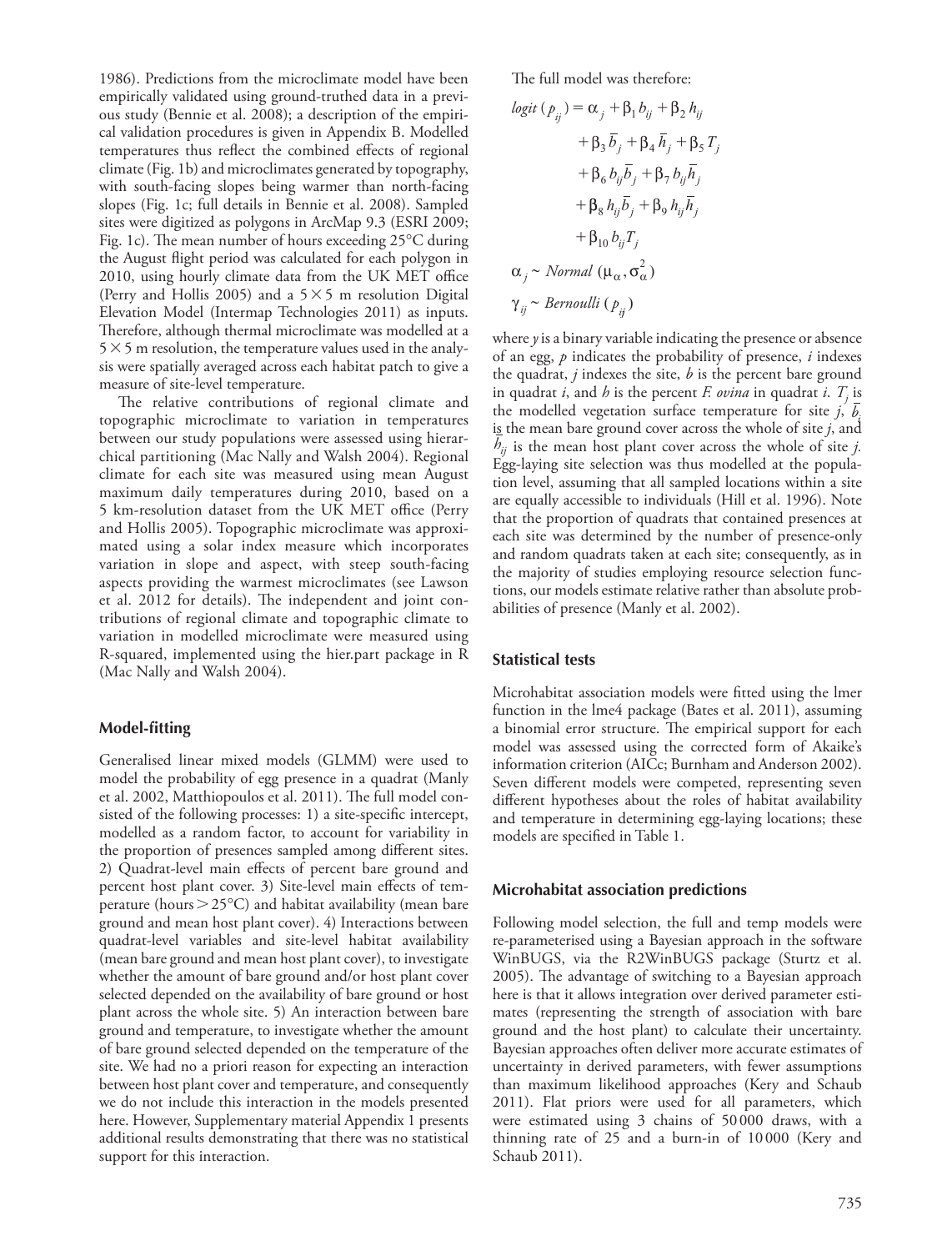Table 1. Empirical support for different models of *H. comma* microhabitat associations, based on sampled egg locations. All fitted models are shown; the constituent main effects and interaction terms are described in the Methods section. Terms included in each model are indicated by plus signs  $(+)$  with empty spaces indicating terms that were not included. K = number of parameters; AIC = Akaike's information criteria score;  $\delta$ AIC = difference in AIC between current and highest-ranked model; AICWt = AIC weights.

| Model      | <b>Terms</b><br>Main effects |          |                |        |        | Interactions              |                           |                           |                           |             |    |            |              |              |
|------------|------------------------------|----------|----------------|--------|--------|---------------------------|---------------------------|---------------------------|---------------------------|-------------|----|------------|--------------|--------------|
|            | Ouadrat                      |          | Site-level     |        |        | Bare ground               |                           | Host plant                |                           | Temperature |    |            |              |              |
|            | $b_{ij}$                     | $h_{ij}$ | b <sub>1</sub> | h      | I:     | $b_{ii} \overline{b}_{j}$ | $b_{ij}$ $\overline{h}_j$ | $h_{ii} \overline{b}_{j}$ | $h_{ii} \overline{h}_{j}$ | $b_{ij}T_j$ | K  | <b>AIC</b> | $\delta$ AIC | <b>AICWt</b> |
| Full       | $^{+}$                       | +        | $^{+}$         | $^{+}$ | $^+$   | $^+$                      | $^{+}$                    | $^+$                      | $^+$                      | $^{+}$      | 12 | 1178.90    | 0.00         | 0.97         |
| Inthabitat | $^{+}$                       | $^{+}$   | $^{+}$         | $^{+}$ |        | $^{+}$                    | $^{+}$                    | $^+$                      | $^{+}$                    |             | 10 | 1186.21    | 7.31         | 0.03         |
| Intbare    | $^{+}$                       | $^+$     | $+$            |        |        | $^{+}$                    | $^{+}$                    |                           |                           |             | 8  | 1205.83    | 26.93        | 0.00         |
| Inthost    | $^{+}$                       | $^+$     |                | $^{+}$ |        |                           |                           | $^+$                      | $^+$                      |             | 8  | 1226.81    | 47.92        | 0.00         |
| Temp       | $^{+}$                       |          |                |        | $^{+}$ |                           |                           |                           |                           | $^{+}$      | 6  | 1269.12    | 90.23        | 0.00         |
| Main       | $^{+}$                       | $^+$     |                |        |        |                           |                           |                           |                           |             | 4  | 1278.87    | 99.97        | 0.00         |
| Null       |                              |          |                |        |        |                           |                           |                           |                           |             | 2  | 1463.40    | 284.50       | 0.00         |

Model predictions were used to assess the extent to which spatial variation in temperature drives changes in the microhabitat associations of *H. comma* at different spatial scales. We predicted the strength of association with bare ground in 287 occupied habitat patches identified in a distribution survey conducted in 2009, encompassing the majority (ca 95%) of *H. comma* populations in Britain (Lawson et al. 2012). Occupied habitat patches were grouped into 5 km squares, adopting the origin of the UK Ordnance Survey British National Grid (southwest corner with coordinates [0,0]). The strength of bare ground association was modelled in each patch using parameters from the full model, preserving between-patch variation in microclimate but using the same landscape-level mean values of bare ground and *F. ovina* cover for all patches, so as to eliminate habitat availability effects. Site-level microclimates were estimated based on the mean number of hours 25°C during August for each patch over a 27-yr period (1982–2009, chosen to coincide with the period over which the distribution of this species has been documented in detail; Lawson et al. 2012), using the microclimate model described above. We took the average hours  $>$  25 $\degree$ C over this 27-yr period because we wanted to focus on how spatial variation in temperature influences patterns of microhabitat use in an average year; although we could also have predicted temporal changes in habitat use, we could not have tested the necessary assumption that habitat use changes in the same way in both space and time, because our models were calibrated using samples from a single year (2010). Habitat availability was based on estimates of mean percentage bare ground cover and *F. ovina* cover across all patches in the 2009 survey (Lawson et al. 2012). A variance components analysis (Crawley 2007, p. 546) was used to partition variance in bare ground association strength into two components: within and between 5 km squares.

## **Results**

In total, 1317 quadrats were sampled, of which 338 contained eggs (presences) and 979 represented absences. The number of presence-only and random quadrats taken varied between sites: the mean numbers of presences and absences sampled at each site were 21.1 (standard deviation  $=4.1$ ) and  $61.2$  (standard deviation = 37.9), respectively.

The data provided strong support for the full model (Table 1;  $\delta$ AIC between full model and next best model = 7.31). The coefficients of this model (Supplementary material Appendix 3) corroborate several hypotheses about egg locations. First, the positive main effects of bare ground and host plant cover confirm that egg locations were positively associated with high bare ground and host plant cover (Thomas et al. 1986). Second, the interaction between bare ground cover and site-level temperature (models including an interaction between temperature and bare ground cover outperform those without this interaction, Table 1) demonstrates that eggs were most strongly associated with bare ground in relatively cool sites (Fig. 2a). In the hottest sites, eggs were only weakly associated with high values of bare ground (coefficient near zero, Fig. 2a). Third, the interactions of quadrat-level effects of bare ground cover and host plant cover with site-level habitat variables (Table 1: models including interactions with bare ground and host plant availability, e.g. the full and inthabitat models, outperform models without these interactions, e.g. the temp model), supports the idea that microhabitat associations depended on habitat availability.

The strength of bare ground association decreased as the availability of bare ground increased, such that butterflies disproportionately selected quadrats with high levels of bare ground in sites where bare ground was relatively rare (Fig. 2b). There was an indication that bare ground associations increased in sites with increased host plant availability, but there was very high uncertainty associated with this conclusion (Fig. 2c). The effect of host plant cover on egg presence weakened with increasing availability of both bare ground and host plants across the site (Fig. 2d–e). Thus, in general, the apparent association between eggs and high bare ground or host plant cover was reduced as these resources became more common across the site.

To further explore the relationships identified by the full model, we individually assessed the parameters to test whether they were statistically different from zero. This was done in two ways, to ensure that our conclusions were robust to the statistical method used: first, we plotted the posterior distributions of the parameters from the full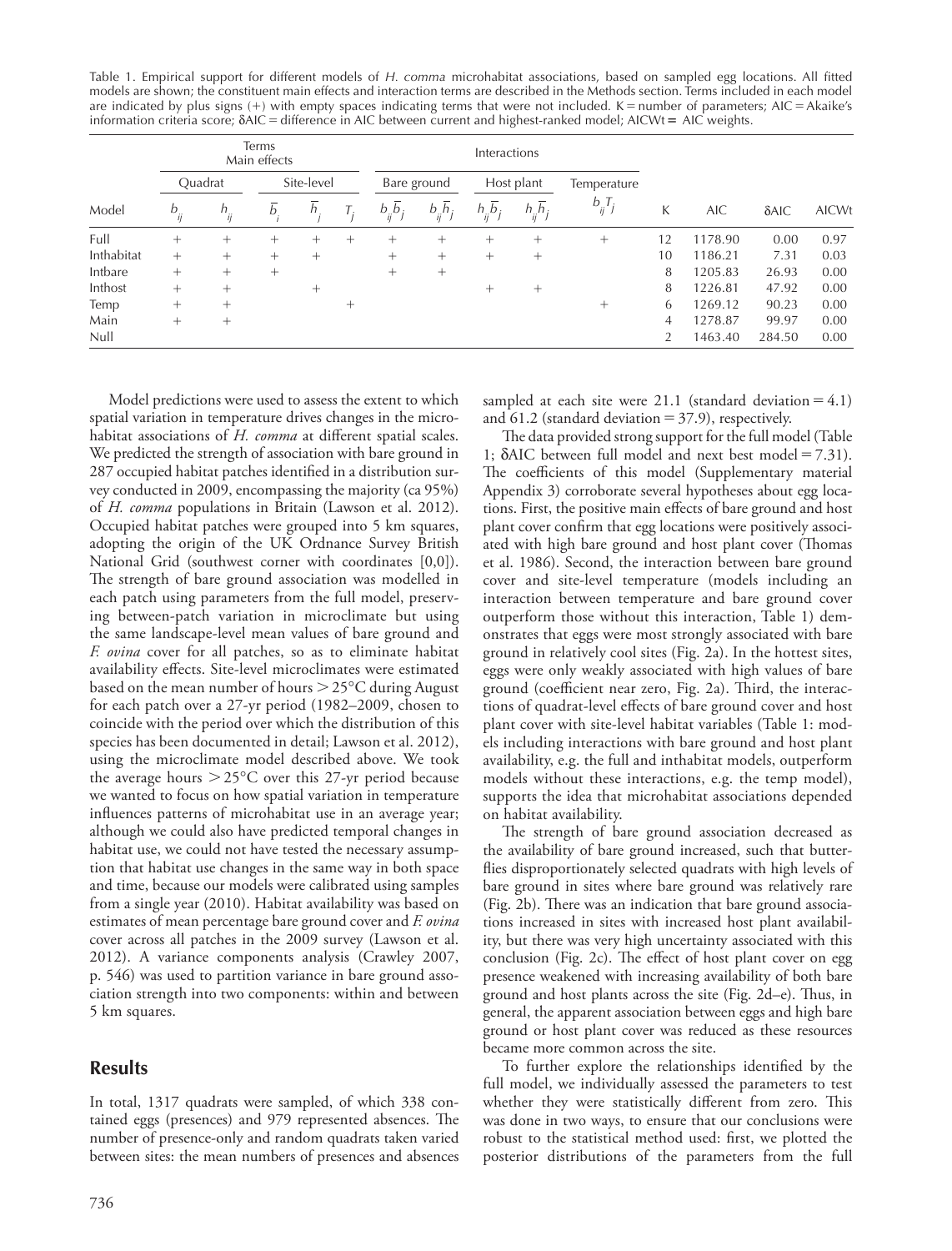

Figure 2. Coefficients indicating the association of *H. comma* eggs with bare ground (a–c) and the host plant *F. ovina* (d–e), in sites with different temperatures (a), bare ground availability (b, d) and host plant availability (c, e). Coefficients are derived from the full model, which includes effects of both climate and habitat availability on microhabitat use. The median (marginal) prediction across all sites is shown as a solid line, 95% population prediction intervals are shown as dashed lines, grey lines show random draws from the joint posterior distribution, and dotted lines indicate an association coefficient of zero, representing no relationship with between egg presence and bare ground. Site-specific (conditional) predictions are shown as circles along with 95% credible intervals (error bars).

model (as parameterised in WinBUGS) together with the 95% credible interval, and compared these distributions to zero (Supplementary material Appendix 3); and second, we calculated Z-scores for each parameter (as estimated using maximum likelihood methods in the lme4 package; Supplementary material Appendix 4). Both methods showed that all interactions shown in Table 1 were statistically different from zero, with the exception of the effects of host plant availability on bare ground associations (Table 1; Fig. 2c); this suggests that host plant availability had relatively weak effects on bare ground associations. However, following Matthiopoulos et al. (2011), we opted to preserve this parameter in the full model for the purposes of prediction; the use of a Bayesian approach allows us to propagate our uncertainty in this parameter through model predictions (Kery and Schaub 2011).

To ensure our findings were not solely driven by data from sites with unusually high bare ground or host plant cover, we re-analysed our data whilst excluding sites with the highest bare ground or host plant cover from the dataset (Supplementary material Appendix 5). In each case, the full model continued to outperform its simpler nested variants, suggesting that our findings were robust to the removal of these sites. Predictions and data for each site are shown in Supplementary material Appendix 6; note that the intervals shown in Fig. 2 and Supplementary material Appendix 7 are 95% population prediction intervals (PPIs) incorporating randomly-drawn values of bare ground, host plant cover,



Figure 3. (a) Relative influence of regional temperatures (mean maximum daily temperature during August 2010, measured at 5 km resolution) and topography (measured using a solar index) on modelled site-level temperatures. Microclimatic variation generated by topography accounts for the vast majority of temperature variation experienced by the study populations. (b) Relative influence of regional (between 5 km) and local (within 5 km) temperatures on variation in predicted bare ground associations across the UK distribution of *H. comma*, showing that variation in microhabitat use within 5 km grid squares is considerably greater than the variation in microhabitat use between 5 km squares.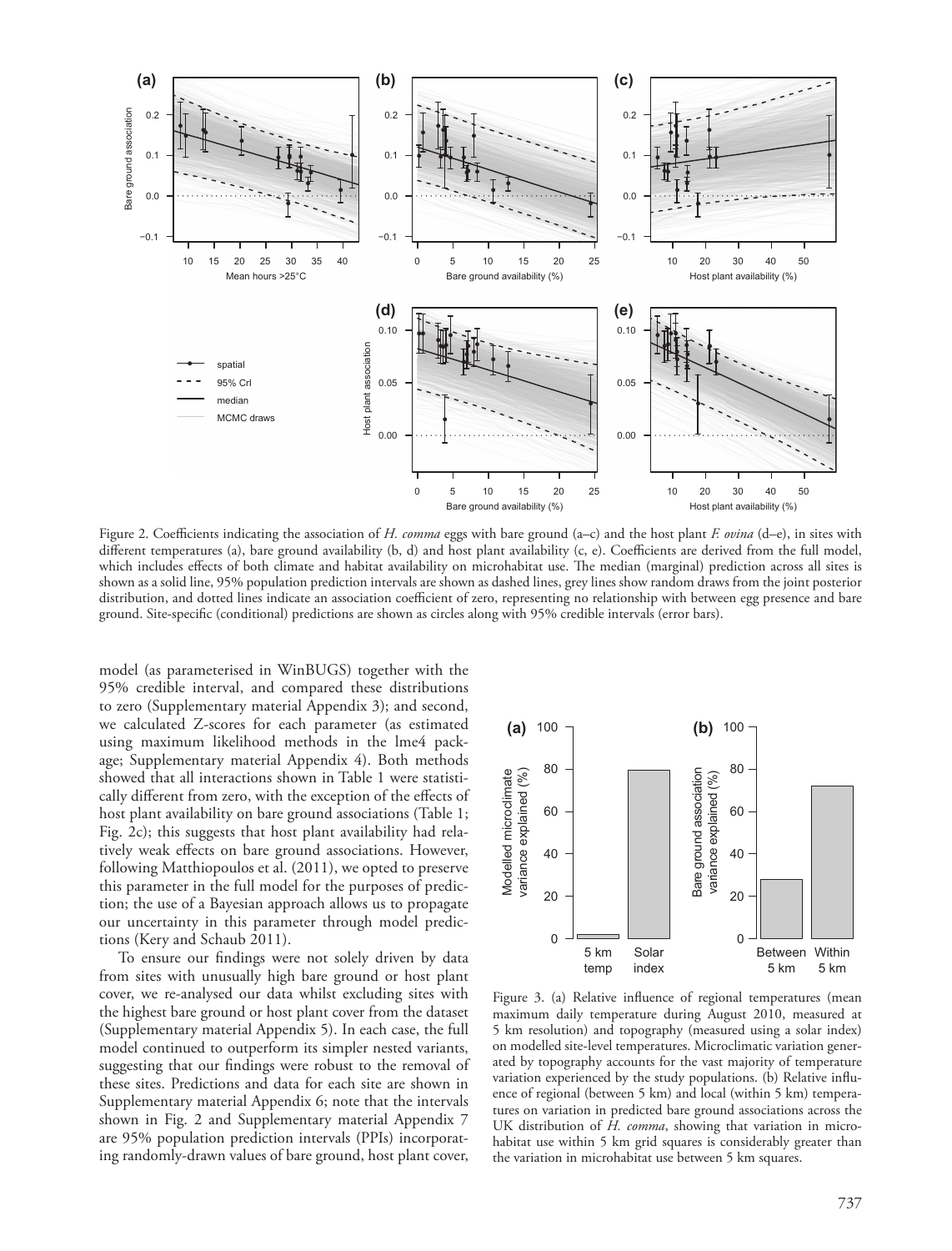and/or site-level temperatures (see Bolker 2008, p. 255 for an explanation of PPIs).

Hierarchical partitioning showed that the majority of the variation in temperature between study populations was attributable to differences in slope and aspect, with only a very small proportion explained by 5 km-resolution differences in regional temperature (Fig. 3a). Solar index and regional temperature had largely independent effects on population-level temperatures (very small 'joint' effect, not visible in Fig. 3a). The variance components analysis of predicted bare ground associations across the UK distribution of *H. comma* revealed that the majority of climate-driven variation in bare ground associations is expected to occur between neighbouring populations within 5 km squares, with a smaller proportion occurring at regional scales between 5 km squares (Fig. 3b).

## **Discussion**

This study shows how fine-scale temperature variation generated by topography drives spatial variation in the microhabitat associations of a thermally constrained butterfly, *H. comma*. Consistent with expectations derived from previous work on *H. comma* (Thomas et al. 1986, Davies et al. 2006), we found that populations exposed to higher temperatures were less likely to lay eggs next to warm microhabitats with high bare ground cover (Fig. 2a). The observed changes in microhabitat associations reflect the variable importance of microclimates created by bare ground for ovipositing *H. comma*: the preference for a certain temperature may remain unchanged (the 'thermal niche' is conserved), but the preference for microhabitats which are hotter than ambient temperatures decreases as ambient temperatures rise (Davies et al. 2006). The principal finding of this study is that thermal microclimates generated by topography can interact with these temperature preferences to produce considerable changes in habitat use at fine spatial scales.

Our results indicate that topographic microclimates have effects on microhabitat use which act in concert with the coarser-scale impacts of regional climate, such as the increases in habitat specialisation towards climate range boundaries reported for UK butterfly species (Oliver et al. 2009). Using high-resolution estimates of vegetation surface temperatures (Fig. 1c; Bennie et al. 2008, 2013) allowed us to integrate the effects of regional and topographic microclimates on the temperatures experienced by individuals, and hence explore their relative importance on the microhabitat associations of *H. comma*. This 'common currency' temperature modelling approach showed that the majority of variation in microhabitat use between our study populations was attributable to the effects of topographic microclimates, rather than regional temperatures (Fig. 3a). Furthermore, predicting microhabitat associations across the UK distribution of *H. comma* showed that, due to the large temperature differences created by topographic microclimates, microhabitat associations are expected to vary more between neighbouring populations within the same 5 km square than at a regional scale between 5 km squares (Fig. 3b). This shows that topographic microclimates can generate considerable differences in microhabitat use which, depending on the spatial extent of the study, can be of greater or comparable magnitude to the effects of regional climates.

Changes in habitat availability can potentially mask or accentuate the impacts of climate on habitat use (Beyer et al. 2010, Matthiopoulos et al. 2011). In our study populations, *H. comma* eggs were less likely to be associated with microsites of high bare ground (Fig. 2b–c) or with high host plant cover (Fig 2d–e) in sites with increased availability of these resources (Mysterud and Ims 1998, Godvik et al. 2009). This is because *H. comma* females allocate eggs to the 'best' microhabitats, relative to the other microhabitat available: for example, if bare ground offers favourable microclimates, a given microsite with high bare ground may be more attractive (and thus have a higher probability of being selected for egg-laying) when bare ground is limited than when it is widely available [this effect is analogous to the increased likelihood that an isolated host plant individual may receive more eggs (Mackay and Singer 1982), or that an isolated individual animal may experience a higher risk of predation than one within a herd (Connell 2003)]. In our study system, the low correlation between site-level temperatures and either bare ground or host plant availability meant that habitat availability effects were not mistakenly attributed to climate effects, so accounting for habitat availability did not seriously alter the estimated relationship between climate and microhabitat use (Supplementary material Appendix 7). This indicates that the importance of accounting for habitat availability in habitat use studies (Beyer et al. 2010, Matthiopoulos et al. 2011) is likely to be system-specific, depending on the strength of correlations between habitat and other environmental variables of interest.

Climate-driven changes in habitat use may alter the quantity of suitable habitat and thereby affect population growth rates (Thomas et al. 1999, Roy et al. 2003). For *H. comma* populations in the UK, the increased breadth of microhabitats available for egg-laying in warmer sites may contribute to the higher population densities (Lawson et al. 2012) and rates of population establishment and survival (Thomas et al. 2001, Lawson et al. 2012, Bennie et al. 2013) observed on south-facing slopes. Warming summer temperatures associated with global environmental change are likely to increase the amount of suitable egg-laying habitat (see Davies et al. 2006 for data consistent with this idea), particularly on north-facing slopes, but could eventually reduce the availability of suitable habitat on south-facing slopes by restricting *H. comma* to cooler microhabitats. Realised changes in microhabitat associations will depend on the relative contributions of plasticity and local adaptation, and the rate of microevolutionary change (Chevin et al. 2010); the data presented here were sampled in a single year and thus cannot partition changes in microhabitat associations between populations into plastic and genetic contributions, but replicated sampling in future years could help to disentangle these factors and assess the rate at which microhabitat associations may broaden under climate change.

The findings of this study suggest that climate-driven changes in habitat use are likely to have scale-dependent impacts on species distribution dynamics, contingent upon both the spatial pattern of microclimatic variation and the spatial resolution of observation. Existing work indicates that gradients in regional climate could drive changes in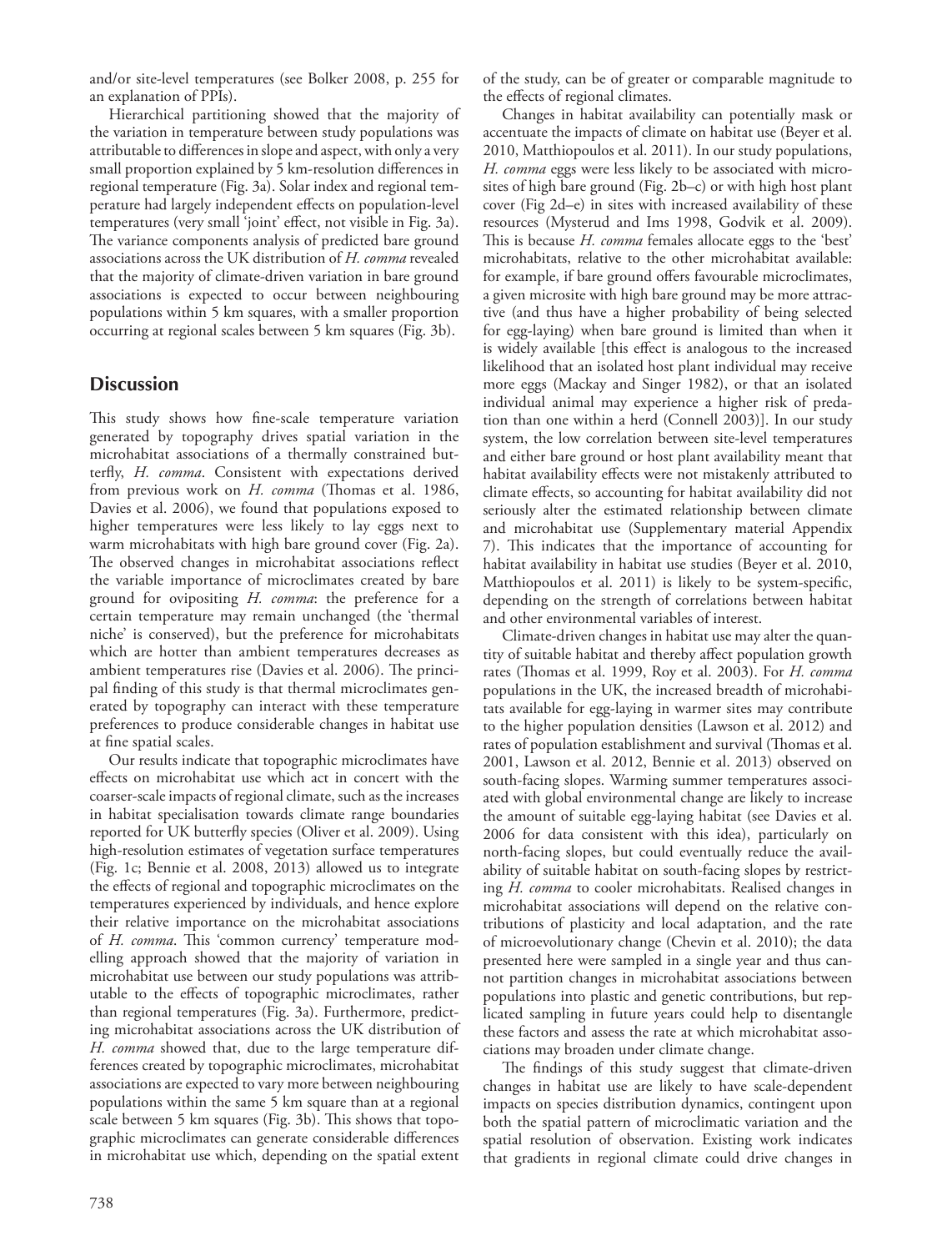niche breadth (Davies et al. 2006, Oliver et al. 2009) which modify geographic range boundaries (La Sorte and Jetz 2012) and/or rates of range expansion (Pateman et al. 2012) at coarse spatial scales. However, when topographic microclimates generate much of the between-population variation in habitat use, the relationships between climate, habitat associations, and population presence may become difficult to detect at coarser spatial resolutions. In our study system, *H. comma* remains restricted to the same general vegetation type (short-sward calcareous grassland containing suitable *F. ovina* plants) despite changes in microhabitat use. This means that if high topographic variation exists within grid squares, and increases in abundance due to broader microhabitat associations on south-facing slopes are counteracted by decreases in abundance due to reduced availability of suitable microhabitat on north-facing slopes (or vice-versa), the impacts of microhabitat use on patch occupancy dynamics may be 'averaged away' to some extent at coarser spatial resolutions. Nonetheless, where topographic microclimates are similar within a region (such as along consistently north- or south-facing escarpments in some of the habitat networks considered here; see Lawson et al. 2012), their effects on microhabitat associations could have impacts on species distributions that are detectable at coarse spatial resolutions. Thus, where habitat use is influenced by microclimate (as in the butterflies *P. bellargus* and *P. apollo*, whose larvae are associated with different vegetation heights depending on ambient temperature; Roy and Thomas 2003, Ashton et al. 2009), and microhabitat temperatures are in turn influenced by topography, the spatial pattern of topography is likely to have important impacts on observed distribution dynamics. This may be of considerable importance to species conservation, given that many threatened invertebrates are associated with warm, early successional microclimates (Thomas 2005).

Developing a population-level understanding of how climate modifies habitat will help to anticipate and assist species' responses to environmental change. In the same way that region-specific conservation schemes could accommodate broad-scale gradients in habitat use (Oliver et al. 2009), adopting different management practices on northand south-facing slopes could tailor microhabitat availability to the differing requirements of populations on those slopes. Similarly, promoting microclimatic heterogeneity within sites could ensure that some habitat provides suitable thermal conditions at any given time, buffering populations against inter-annual fluctuations in climate (Opdam and Wascher 2004). Our findings also highlight the advantages of incorporating microclimatic heterogeneity and population-level processes in species distribution models (Thomas et al. 1999, Bennie et al. 2013) and relaxing the common assumption of independence between climate and habitat effects (Mysterud and Ims 1998, McLoughlin et al. 2010, Matthiopoulos et al. 2011). Accounting for the impacts of fine-scale, short-term variation in climate on habitat use could thus improve understanding of how species will respond to environmental change.

*Acknowledgements –* We thank Crispin Holloway for his help with egg surveys, and Michelle Bullock for assisting with data collation. Thanks to Dave Hodgson and Justin Travis for useful comments on

an earlier draft. Funding was provided by the UK Natural Environment Research Council (NERC) grant NE/G006296/1. CRL is funded by a Climate Change and Sustainable Futures studentship from the Univ. of Exeter.

## **References**

- Angilletta, M. J. 2009. Thermal adaptation: a theoretical and empirical synthesis. – Oxford Univ. Press.
- Ashton, S. et al. 2009. Effects of temperature and elevation on habitat use by a rare mountain butterfly: implications for species responses to climate change. – Ecol. Entomol. 34: 437–446.
- Bates, D. et al. 2011. lme4: linear mixed-effects models using S4  $classes. -$  < http://CRAN.R-project.org/package = lme4>.
- Bennie, J. et al. 2008. Slope, aspect and climate: spatially explicit and implicit models of topographic microclimate in chalk grassland. – Ecol. Model. 216: 47–59.
- Bennie, J. et al. 2013. Range expansion through fragmented landscapes under a variable climate. – Ecol. Lett. 16: 921–929.
- Beyer, H. L. et al. 2010. The interpretation of habitat preference metrics under use–availability designs. – Phil. Trans. R. Soc. B 365: 2245–2254.
- Bolker, B. M. 2008. Ecological models and data in R. Princeton Univ. Press.
- Burnham, K. P. and Anderson, D. R. 2002. Model selection and multimodel inference: a practical information-theoretic approach. – Springer.
- Burton, N. H. K. 2006. Nest orientation and hatching success in the tree pipit *Anthus trivialis*. – J. Avian Biol. 37: 312–317.
- Chevin, L.-M. et al. 2010. Adaptation, plasticity, and extinction in a changing environment: towards a predictive theory. – PLoS Biol. 8: e1000357.
- Connell, S. D. 2003. Is there safety-in-numbers for prey? Oikos 88: 527–532.
- Crawley, M. J. 2007. The R book. Wiley.
- Davies, Z. G. et al. 2006. Changing habitat associations of a thermally constrained species, the silver-spotted skipper butterfly, in response to climate warming. – J. Anim. Ecol. 75: 247–256.
- Dubois, Y. et al. 2009. Thermoregulation and habitat selection in wood turtles *Glyptemys insculpta*: chasing the sun slowly. – J. Anim. Ecol. 78: 1023–1032.
- Duchesne, T. et al. 2010. Mixed conditional logistic regression for habitat selection studies. – J. Anim. Ecol. 79: 548–555.
- ESRI 2009. ArcMap 9.3.1. ESRI.
- Godvik, I. M. R. et al. 2009. Temporal scales, trade-offs, and functional responses in red deer habitat selection. – Ecology 90: 699–710.
- Hebblewhite, M. and Merrill, E. 2008. Modelling wildlife–human relationships for social species with mixed effects resource selection models. – J. Appl. Ecol. 45: 834–844.
- Hill, J. et al. 1996. Effects of habitat patch size and isolation on dispersal by *Hesperia comma* butterflies: implications for metapopulation structure. – J. Anim. Ecol. 65: 725–735.
- Intermap Technologies 2011. NEXTMap Britain: digital terrain mapping of the UK. – NERC Earth Observation Data Centre, http://badc.nerc.ac.uk/view/neodc.nerc.ac.uk\_\_ATOM\_\_ dataent\_11658383444211836> accessed 2011.
- Johnson, D. H. 1980. The comparison of usage and availability measurements for evaluating resource preference. – Ecology 61: 65–71.
- Kery, M. and Schaub, M. 2011. Bayesian population analysis using WinBUGS: a hierarchical perspective. – Academic Press.
- La Sorte, F. A. and Jetz, W. 2012. Tracking of climatic niche boundaries under recent climate change. – J. Anim. Ecol. 81: 914–925.